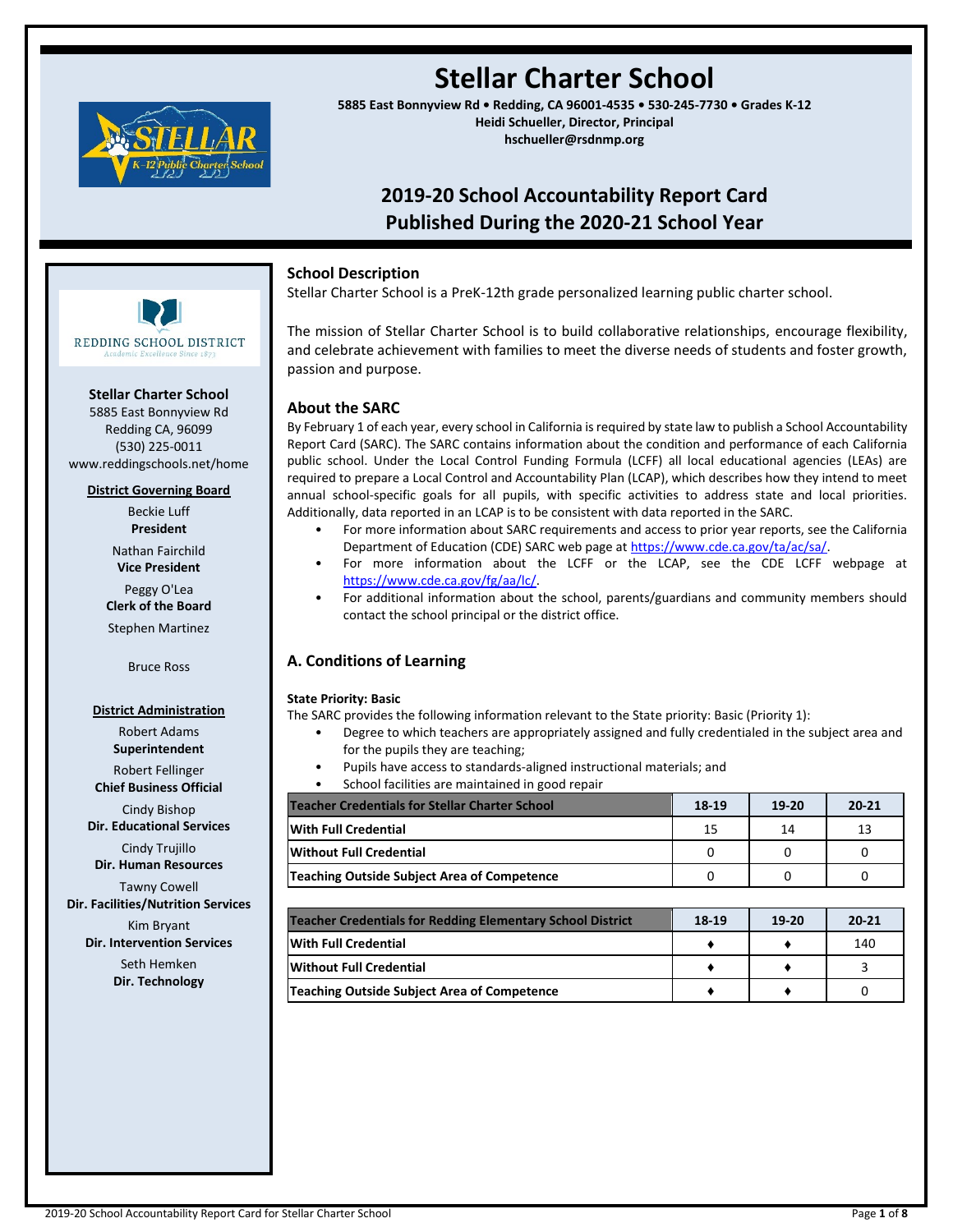#### **Teacher Misassignments and Vacant Teacher Positions at Stellar Charter School**

| <b>Indicator</b>                | 18-19 | 19-20 | $20 - 21$ |
|---------------------------------|-------|-------|-----------|
| Teachers of English Learners    |       |       |           |
| Total Teacher Misassignments*   |       |       |           |
| <b>Vacant Teacher Positions</b> |       |       |           |

Note: "Misassignments" refers to the number of positions filled by teachers who lack legal authorization to teach that grade level, subject area, student group, etc. \*Total Teacher Misassignments includes the number of Misassignments of Teachers of English Learners.

## **Quality, Currency, Availability of Textbooks and Instructional Materials (School Year 2020-21)**

Stellar Charter School chooses comprehensive and engaging textbooks aligned with California Standards.

## **Textbooks and Instructional Materials**

## **Year and month in which data were collected: 9/2020**

| <b>Core Curriculum Area</b>   | <b>Textbooks and Instructional Materials/Year of Adoption</b>                                                                                                                                                                                                                                                                                                                        |      |
|-------------------------------|--------------------------------------------------------------------------------------------------------------------------------------------------------------------------------------------------------------------------------------------------------------------------------------------------------------------------------------------------------------------------------------|------|
| <b>Reading/Language Arts</b>  | McMillian McGraw-Hill Wonders(K-5)<br>McDougal Littell (6-8)<br>Holt Rinehart Winston Elements of Literature (9-12)<br>Accelerated Reader (K-8)<br>Sadlier Oxford Phonics (K-3)                                                                                                                                                                                                      | Yes  |
|                               | The textbooks listed are from most recent adoption:<br>Percent of students lacking their own assigned textbook:                                                                                                                                                                                                                                                                      | 0.0% |
| <b>Mathematics</b>            | McMillan McGraw-Hill - My Math! (K-8)<br>CPM Core Connections Integrated I, II, and III                                                                                                                                                                                                                                                                                              |      |
|                               | The textbooks listed are from most recent adoption:                                                                                                                                                                                                                                                                                                                                  | Yes  |
|                               | Percent of students lacking their own assigned textbook:                                                                                                                                                                                                                                                                                                                             | 0.0% |
| <b>Science</b>                | National Geographic Learning, Exploring Science (K-5)<br>Pearson Prentice Hall Focus on Earth Science (6)<br>Pearson Prentice Hall Focus on Life Science (7)<br>Pearson Prentice Hall Focus on Physical Science (8)<br>Tarbuck Earth Science (9-12)<br>Miller and Levine Hall Biology (9-12)<br>McDougall Littell World of Chemistry (9-12)<br>Paul Hewitt Conceptual Physics (9-12) |      |
|                               | The textbooks listed are from most recent adoption:                                                                                                                                                                                                                                                                                                                                  | Yes  |
|                               | Percent of students lacking their own assigned textbook:                                                                                                                                                                                                                                                                                                                             | 0.0% |
| <b>History-Social Science</b> | McMillan-McGraw Hill - Impact! (K-8)<br>Holt World Geography Today (9)<br>Holt American Nation (10)<br>Holt World History (11)<br>Holt American Government (12)<br>Holt Economics (12)                                                                                                                                                                                               |      |
|                               | The textbooks listed are from most recent adoption:                                                                                                                                                                                                                                                                                                                                  | Yes  |
|                               | Percent of students lacking their own assigned textbook:                                                                                                                                                                                                                                                                                                                             | 0.0% |
| <b>Foreign Language</b>       | Holt<br>McDougal Littell                                                                                                                                                                                                                                                                                                                                                             |      |
|                               | The textbooks listed are from most recent adoption:                                                                                                                                                                                                                                                                                                                                  | Yes  |
|                               | Percent of students lacking their own assigned textbook:                                                                                                                                                                                                                                                                                                                             | 0.0% |
| <b>Health</b>                 | Holt Health (9-12)                                                                                                                                                                                                                                                                                                                                                                   |      |
|                               | The textbooks listed are from most recent adoption:                                                                                                                                                                                                                                                                                                                                  | Yes  |
|                               | Percent of students lacking their own assigned textbook:                                                                                                                                                                                                                                                                                                                             | 0.0% |

Note: Cells with N/A values do not require data.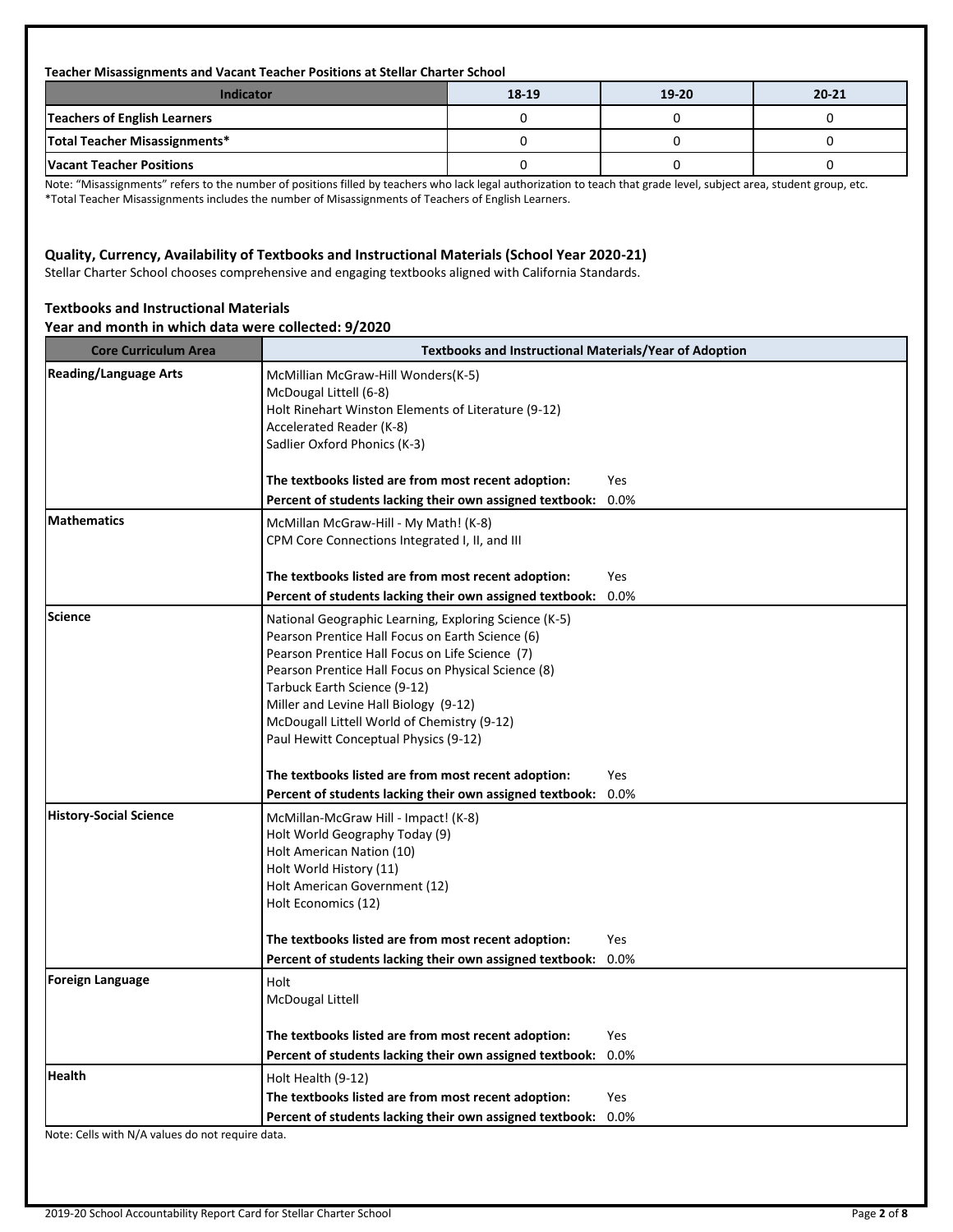### **School Facility Conditions and Planned Improvements (Most Recent Year)**

The Redding School District makes great efforts to ensure that all schools are clean, safe, and functional. In 2016 the District and the Board of Trustees authorized a Facilities Needs Assessment in order to identify our facilities needs over the next decade. To support the assessment effort, in 2018 the community passed a \$28 million facilities bond to repair, renovate, and modernize all District schools. Since the bond passed in 2018 the District has used the Facilities Needs Assessment to plan out the Bond Initiatives.

In addition to the local bond the District is seeking any State Modernization matching funds on a percentage basis, to assist with the expenditures for any major planned modernization work projects.

The District's Grounds and Maintenance staff ensures that the repairs necessary to keep the school in good repair and working order are completed in a timely manner, while the Operations staff ensures that the schools are kept clean. A work order process through a program called "Akita Box" is used to ensure efficient service; emergency repairs are given the highest priority. In addition to responding to emergency repairs, the maintenance department schedules extra "preventive maintenance" days to catch up on routine repairs and enhancements.

Stellar Charter School is housed at the Redding School District's Education Center and currently has nine classrooms, a ceramics studio, and a school office. A Charter School Implementation Grant funded the construction of a technology lab and a state-of-the-art science lab. It also funded the purchase of a van to provide transportation for our students who serve as science and history docents. Stellar has a fully equipped playground, including basketball and wallball courts. Student restrooms and the library were remodeled in 2004-2005. Two new portables were added in the summer of 2007. Two additional portables and a new ceramics studio were added in the summer of 2009. A 12X40 shade structure was added in December 2015. Perimeter security fencing was raised to 6 foot, standard throughout District, in November 2016. Outdoor hydration stations were added in 2017.

More facts about the condition of our school buildings is available in School Facility Good Repair Status. This report was called for by the Williams legislation of 2004. What you will find is an assessment of more than a dozen aspects of our buildings: their structural integrity, electrical systems, heating and ventilation systems, and more. The important purpose of this assessment is to determine if our buildings and grounds are safe and in good repair. If anything needs to be repaired, this assessment identifies it and targets a date by which we commit to make those repairs. The guidelines for this assessment were written by the Office of Public School Construction (OPSC) and were brought about by the Williams Legislation. You can look at the sixpage Facilities Inspection Tool used for the assessment on the OPSC web site.

During the 2020-2021 school year, the site was upgraded with many safety precautions to combat the Covid-19 Pandemic. These safety precautions include plexiglass installation, hand-sanitizing stations in every classroom and entry points, ingress and egress maps were updated, social distancing signage prominently displayed, additional staffing, and additional staff training was conducted on cleaning protocols. Handwashing sinks were also added to all the portable classrooms and air purifiers were purchased for every classroom.

## **School Facility Good Repair Status (Most Recent Year)**

Using the **most recently collected** FIT data (or equivalent), provide the following:

- Determination of repair status for systems listed
- Description of any needed maintenance to ensure good repair
- The year and month in which the data were collected
- The rate for each system inspected
- The overall rating

#### **Year and month in which data were collected: 1/25/21**

| <b>System Inspected</b>                                       | <b>Repair Status</b> | <b>Repair Needed and</b><br><b>Action Taken or Planned</b>                                                                                                                                                     |
|---------------------------------------------------------------|----------------------|----------------------------------------------------------------------------------------------------------------------------------------------------------------------------------------------------------------|
| Systems:<br>Gas Leaks, Mechanical/HVAC, Sewer                 | Good                 | Quarterly maintenance is provided to all<br>units.                                                                                                                                                             |
| <b>Interior:</b><br><b>Interior Surfaces</b>                  | Good                 | Carpets are on a rotating repair schedule.<br>3 classrooms, the office and the staff<br>room had floors replaced in June 2020.<br>Plans to replace the carpet in two more<br>rooms is scheduled for June 2021. |
| Cleanliness:<br>Overall Cleanliness, Pest/ Vermin Infestation | Good                 | Monthly pest control contracts are in<br>place for preventative measures.                                                                                                                                      |
| <b>Electrical:</b><br>Electrical                              | Good                 |                                                                                                                                                                                                                |
| <b>Restrooms/Fountains:</b><br>Restrooms, Sinks/ Fountains    | Good                 |                                                                                                                                                                                                                |
| Safety:<br>Fire Safety, Hazardous Materials                   | Good                 | Continued staff training on school site<br>safety and fire hazards conducted during<br>the monthly safety meetings.                                                                                            |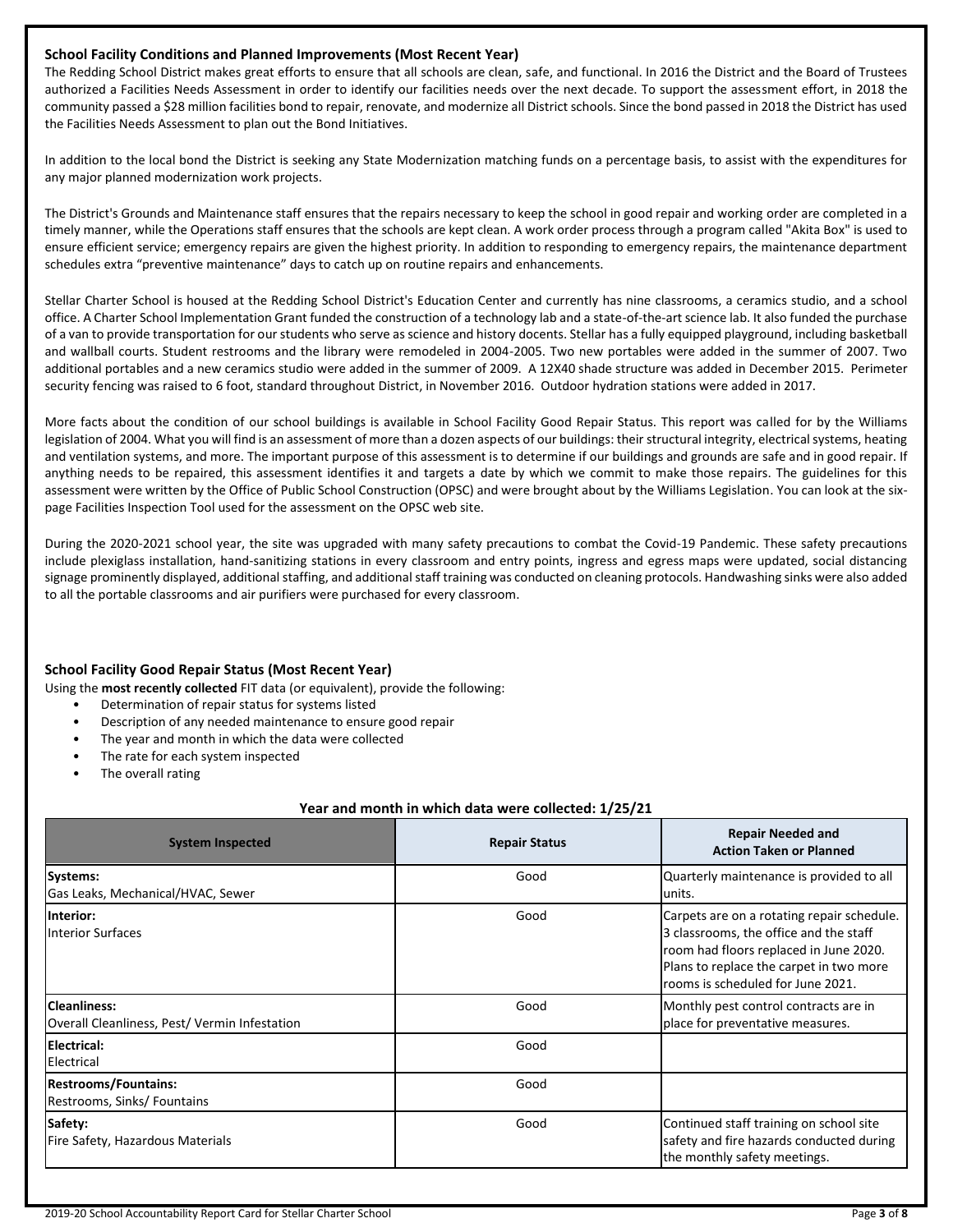| <b>System Inspected</b>                                             | <b>Repair Status</b> | <b>Repair Needed and</b><br><b>Action Taken or Planned</b> |
|---------------------------------------------------------------------|----------------------|------------------------------------------------------------|
| Structural:<br>Structural Damage, Roofs                             | Fair                 |                                                            |
| External:<br>Playground/School Grounds, Windows/ Doors/Gates/Fences | Good                 |                                                            |
| <b>Overall Rating</b>                                               | Good                 |                                                            |

## **B. Pupil Outcomes**

#### **State Priority: Pupil Achievement**

The SARC provides the following information relevant to the State priority: Pupil Achievement (Priority 4):

- **Statewide assessments** (i.e., California Assessment of Student Performance and Progress [CAASPP] System, which includes the Smarter Balanced Summative Assessments for students in the general education population and the California Alternate Assessments [CAAs] for English language arts/literacy [ELA] and mathematics given in grades three through eight and grade eleven. Only eligible students may participate in the administration of the CAAs. CAAs items are aligned with alternate achievement standards, which are linked with the Common Core State Standards [CCSS] for students with the most significant cognitive disabilities); and
- The percentage of students who have successfully completed courses that satisfy the requirements for entrance to the University of California and the California State University, or career technical education sequences or programs of study.

## **CAASPP Test Results in ELA and Mathematics for All Students Grades Three through Eight and Grade Eleven**

#### **Percentage of Students Meeting or Exceeding the State Standard**

| <b>Subject</b> | <b>School</b><br>18-19 | <b>School</b><br>19-20 | <b>District</b><br>18-19 | <b>District</b><br>19-20 | <b>State</b><br>18-19 | <b>State</b><br>19-20 |
|----------------|------------------------|------------------------|--------------------------|--------------------------|-----------------------|-----------------------|
| <b>ELA</b>     |                        | N/A                    |                          | N/A                      |                       | N/A                   |
| Math           |                        | N/A                    |                          | N/A                      |                       | N/A                   |

Note: Cells with N/A values do not require data.

Note: The 2019-2020 data are not available. Due to the COVID-19 pandemic, Executive Order N-30-20 was issued which waived the requirement for statewide testing for the 2019-2020 school year.

Note: Percentages are not calculated when the number of students tested is ten or less, either because the number of students in this category is too small for statistical accuracy or to protect student privacy.

Note: ELA and mathematics test results include the Smarter Balanced Summative Assessment and the CAA. The "Percent Met or Exceeded" is calculated by taking the total number of students who met or exceeded the standard on the Smarter Balanced Summative Assessment plus the total number of students who met the standard (i.e., achieved Level 3-Alternate) on the CAAs divided by the total number of students who participated in both assessments.

#### **CAASPP Test Results in Science for All Students Grades Five, Eight, and High School**

| Percentage of Students Meeting or Exceeding the State Standard |  |
|----------------------------------------------------------------|--|
|----------------------------------------------------------------|--|

| <b>Subject</b> | <b>School</b> | <b>School</b> | <b>District</b> | <b>District</b> | <b>State</b> | <b>State</b> |
|----------------|---------------|---------------|-----------------|-----------------|--------------|--------------|
|                | 18-19         | 19-20         | 18-19           | 19-20           | 18-19        | 19-20        |
| Science I      |               | N/A           |                 | N/A             |              | N/A          |

Note: Cells with N/A values do not require data.

Note: The 2019-2020 data are not available. Due to the COVID-19 pandemic, Executive Order N-30-20 was issued which waived the requirement for statewide testing for the 2019-2020 school year.

Note: The new California Science Test (CAST) was first administered operationally in the 2018-2019 school year.

#### **State Priority: Other Pupil Outcomes**

The SARC provides the following information relevant to the State priority: Other Pupil Outcomes (Priority 8):

• Pupil outcomes in the subject areas of physical education.

#### **2019-20 Percent of Students Meeting Fitness Standards**

| Grade<br>Level | 4 of 6 | 5 of 6 | 6 of 6 |
|----------------|--------|--------|--------|
|                | N/A    | N/A    | N/A    |
|                | N/A    | N/A    | N/A    |
| q              | N/A    | N/A    | N/A    |

Note: Cells with N/A values do not require data.

Note: The 2019–2020 data are not available. Due to the COVID-19 pandemic, Executive Order N-56-20 was issued which waived the requirement to administer the physical fitness performance test for the 2019–2020 school year.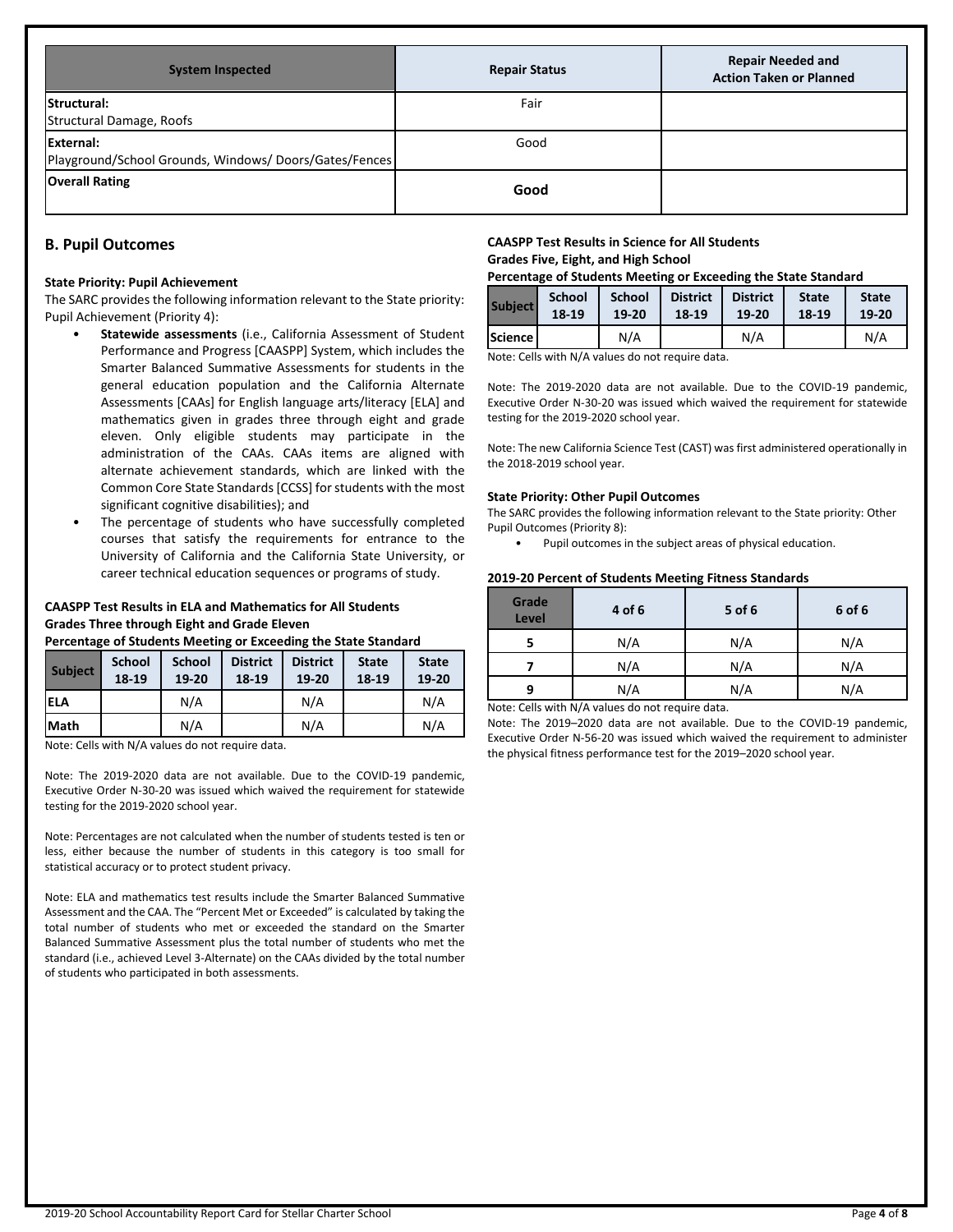| <b>Student Group</b>                                 | Total<br><b>Enrollment</b> | <b>Number</b><br><b>Tested</b> | Percent<br><b>Tested</b> | Percent<br><b>Not Tested</b> | Percent<br><b>Met or Exceeded</b> |
|------------------------------------------------------|----------------------------|--------------------------------|--------------------------|------------------------------|-----------------------------------|
| <b>All Students</b>                                  | N/A                        | N/A                            | N/A                      | N/A                          | N/A                               |
| Male                                                 | N/A                        | N/A                            | N/A                      | N/A                          | N/A                               |
| Female                                               | N/A                        | N/A                            | N/A                      | N/A                          | N/A                               |
| <b>Black or African American</b>                     | N/A                        | N/A                            | N/A                      | N/A                          | N/A                               |
| American Indian or Alaska Native                     | N/A                        | N/A                            | N/A                      | N/A                          | N/A                               |
| Asian                                                | N/A                        | N/A                            | N/A                      | N/A                          | N/A                               |
| <b>Filipino</b>                                      | N/A                        | N/A                            | N/A                      | N/A                          | N/A                               |
| <b>Hispanic or Latino</b>                            | N/A                        | N/A                            | N/A                      | N/A                          | N/A                               |
| Native Hawaiian or Pacific Islander                  | N/A                        | N/A                            | N/A                      | N/A                          | N/A                               |
| White                                                | N/A                        | N/A                            | N/A                      | N/A                          | N/A                               |
| <b>Two or More Races</b>                             | N/A                        | N/A                            | N/A                      | N/A                          | N/A                               |
| <b>Socioeconomically Disadvantaged</b>               | N/A                        | N/A                            | N/A                      | N/A                          | N/A                               |
| <b>English Learners</b>                              | N/A                        | N/A                            | N/A                      | N/A                          | N/A                               |
| <b>Students with Disabilities</b>                    | N/A                        | N/A                            | N/A                      | N/A                          | N/A                               |
| <b>Students Receiving Migrant Education Services</b> | N/A                        | N/A                            | N/A                      | N/A                          | N/A                               |
| <b>Foster Youth</b>                                  | N/A                        | N/A                            | N/A                      | N/A                          | N/A                               |
| <b>Homeless</b>                                      | N/A                        | N/A                            | N/A                      | N/A                          | N/A                               |

Note: Cells with N/A values do not require data.

Note: The 2019-2020 data are not available. Due to the COVID-19 pandemic, Executive Order N-30-20 was issued which waived the requirement for statewide testing for the 2019-2020 school year.

## **CAASPP Test Results in ELA by Student Group**

**Grades Three through Eight and Grade Eleven (School Year 2019-2020)**

| <b>Student Group</b>                                 | <b>Total</b><br><b>Enrollment</b> | <b>Number</b><br><b>Tested</b> | Percent<br><b>Tested</b> | Percent<br><b>Not Tested</b> | Percent<br><b>Met or Exceeded</b> |
|------------------------------------------------------|-----------------------------------|--------------------------------|--------------------------|------------------------------|-----------------------------------|
| <b>All Students</b>                                  | N/A                               | N/A                            | N/A                      | N/A                          | N/A                               |
| <b>Male</b>                                          | N/A                               | N/A                            | N/A                      | N/A                          | N/A                               |
| Female                                               | N/A                               | N/A                            | N/A                      | N/A                          | N/A                               |
| <b>Black or African American</b>                     | N/A                               | N/A                            | N/A                      | N/A                          | N/A                               |
| American Indian or Alaska Native                     | N/A                               | N/A                            | N/A                      | N/A                          | N/A                               |
| Asian                                                | N/A                               | N/A                            | N/A                      | N/A                          | N/A                               |
| <b>Filipino</b>                                      | N/A                               | N/A                            | N/A                      | N/A                          | N/A                               |
| <b>Hispanic or Latino</b>                            | N/A                               | N/A                            | N/A                      | N/A                          | N/A                               |
| Native Hawaiian or Pacific Islander                  | N/A                               | N/A                            | N/A                      | N/A                          | N/A                               |
| White                                                | N/A                               | N/A                            | N/A                      | N/A                          | N/A                               |
| <b>Two or More Races</b>                             | N/A                               | N/A                            | N/A                      | N/A                          | N/A                               |
| <b>Socioeconomically Disadvantaged</b>               | N/A                               | N/A                            | N/A                      | N/A                          | N/A                               |
| <b>English Learners</b>                              | N/A                               | N/A                            | N/A                      | N/A                          | N/A                               |
| <b>Students with Disabilities</b>                    | N/A                               | N/A                            | N/A                      | N/A                          | N/A                               |
| <b>Students Receiving Migrant Education Services</b> | N/A                               | N/A                            | N/A                      | N/A                          | N/A                               |
| <b>Foster Youth</b>                                  | N/A                               | N/A                            | N/A                      | N/A                          | N/A                               |
| <b>Homeless</b>                                      | N/A                               | N/A                            | N/A                      | N/A                          | N/A                               |

Note: Cells with N/A values do not require data.

Note: The 2019-2020 data are not available. Due to the COVID-19 pandemic, Executive Order N-30-20 was issued which waived the requirement for statewide testing for the 2019-2020 school year.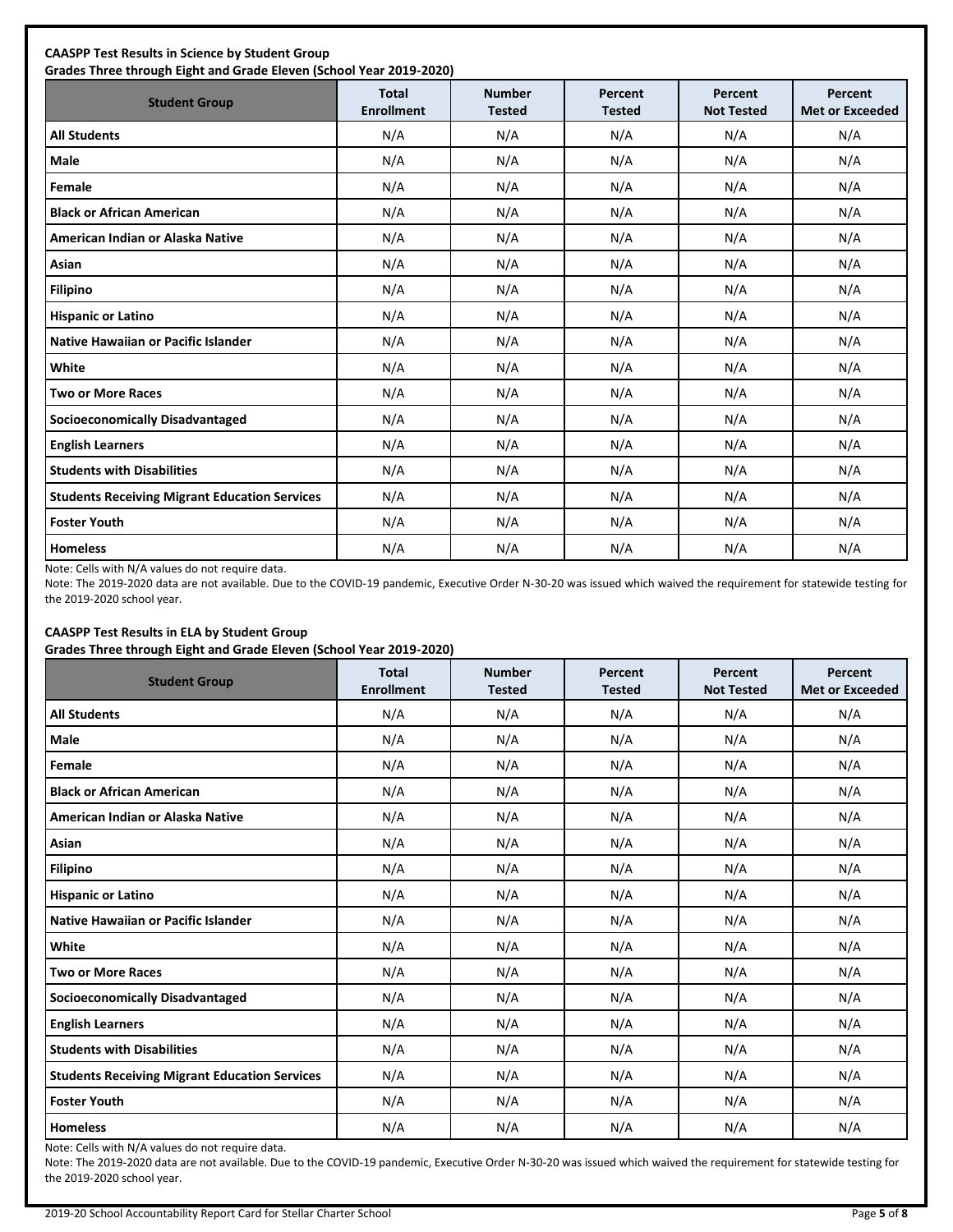#### **CAASPP Test Results in Mathematics by Student Group Grades Three through Eight and Grade Eleven (School Year 2019-2020)**

| andacs Timed through Eight and Grade Eleven (School Tear Euro Euco)<br><b>Student Group</b> | <b>Total</b><br><b>Enrollment</b> | <b>Number</b><br><b>Tested</b> | Percent<br><b>Tested</b> | Percent<br><b>Not Tested</b> | Percent<br><b>Met or Exceeded</b> |
|---------------------------------------------------------------------------------------------|-----------------------------------|--------------------------------|--------------------------|------------------------------|-----------------------------------|
| <b>All Students</b>                                                                         | N/A                               | N/A                            | N/A                      | N/A                          | N/A                               |
| <b>Male</b>                                                                                 | N/A                               | N/A                            | N/A                      | N/A                          | N/A                               |
| Female                                                                                      | N/A                               | N/A                            | N/A                      | N/A                          | N/A                               |
| <b>Black or African American</b>                                                            | N/A                               | N/A                            | N/A                      | N/A                          | N/A                               |
| American Indian or Alaska Native                                                            | N/A                               | N/A                            | N/A                      | N/A                          | N/A                               |
| Asian                                                                                       | N/A                               | N/A                            | N/A                      | N/A                          | N/A                               |
| <b>Filipino</b>                                                                             | N/A                               | N/A                            | N/A                      | N/A                          | N/A                               |
| <b>Hispanic or Latino</b>                                                                   | N/A                               | N/A                            | N/A                      | N/A                          | N/A                               |
| <b>Native Hawaiian or Pacific Islander</b>                                                  | N/A                               | N/A                            | N/A                      | N/A                          | N/A                               |
| White                                                                                       | N/A                               | N/A                            | N/A                      | N/A                          | N/A                               |
| <b>Two or More Races</b>                                                                    | N/A                               | N/A                            | N/A                      | N/A                          | N/A                               |
| <b>Socioeconomically Disadvantaged</b>                                                      | N/A                               | N/A                            | N/A                      | N/A                          | N/A                               |
| <b>English Learners</b>                                                                     | N/A                               | N/A                            | N/A                      | N/A                          | N/A                               |
| <b>Students with Disabilities</b>                                                           | N/A                               | N/A                            | N/A                      | N/A                          | N/A                               |
| <b>Students Receiving Migrant Education Services</b>                                        | N/A                               | N/A                            | N/A                      | N/A                          | N/A                               |
| <b>Foster Youth</b>                                                                         | N/A                               | N/A                            | N/A                      | N/A                          | N/A                               |
| <b>Homeless</b>                                                                             | N/A                               | N/A                            | N/A                      | N/A                          | N/A                               |

Note: Cells with N/A values do not require data.

Note: The 2019-2020 data are not available. Due to the COVID-19 pandemic, Executive Order N-30-20 was issued which waived the requirement for statewide testing for the 2019-2020 school year.

## **C. Engagement**

#### **State Priority: Parental Involvement**

- The SARC provides the following information relevant to the State priority: Parental Involvement (Priority 3):
	- Efforts the school district makes to seek parent input in making decisions for the school district and each school site

#### **Opportunities for Parental Involvement (School Year 2020-21)**

Stellar Charter School recognizes the primary role that family plays in their child's development and education; parents are an integral part of the students homeschool and enrichment program. The Parent Advisory Committee (PAC) acts as a support for teachers and helps plan various school activities and supports school programs. The PAC also gives input on curricular and governance decisions. Please contact the school at 530-245-7730 to find out more about volunteer opportunities at Stellar Charter.

#### **State Priority: School Climate**

The SARC provides the following information relevant to the State priority: School Climate (Priority 6):

- Pupil suspension rates;
- Pupil expulsion rates; and
- Other local measures on the sense of safety.

## **School Safety Plan (School Year 2020-2021)**

Stellar has a comprehensive Safe School Plan which addresses disaster and emergency procedures. We review and update the plan annually. We conduct monthly inspections to identify and correct potentially unsafe conditions. We hold monthly fire and lockdown drills. A site representative attends monthly district safety committee meetings to address safety issues. We have a closed campus and all visitors must register with the office before entering the campus.

Stellar Charter School maintains a safe and friendly campus. Staff and students have developed a school atmosphere that is orderly and respectful. We encourage students to be responsible citizens. It is a privilege to attend classes at Stellar, and teachers, parents and staff work together to ensure a safe and bully free campus.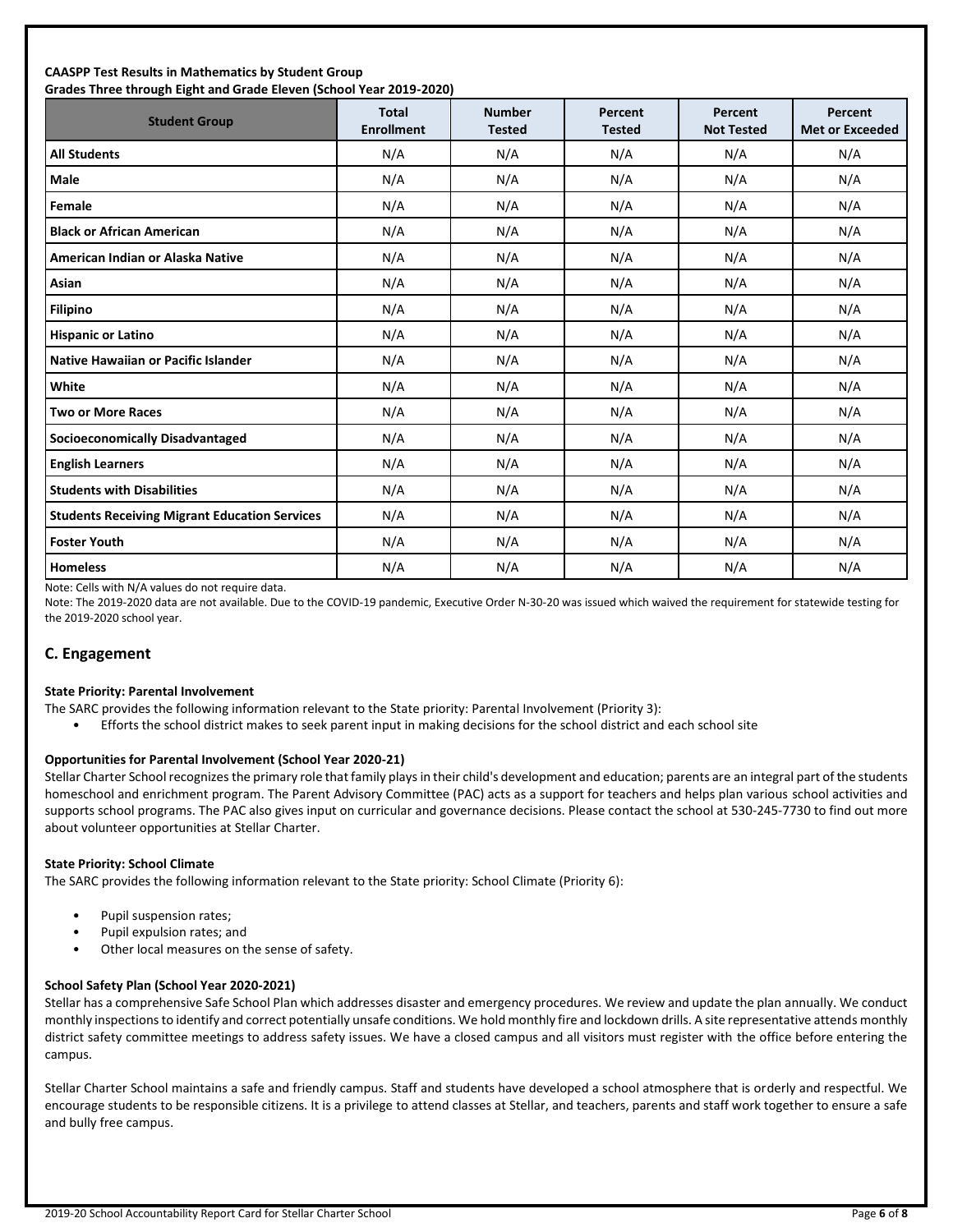Parents and staff work together closely to help students make positive choices. Detentions and suspensions are rare. Commonly used disciplinary actions include conflict resolution discussions, and individualized behavior plans. Stellar students know what it means to be safe, responsible, and respectful and adopt the motto "Kindness is the norm."

## **D. Other SARC Information**

The information in this section is required to be in the SARC but is not included in the state priorities for LCFF.

## **Professional Development (Most Recent Three Years)**

| Measure                                                                         |    | 2019-20 | 2020-21 |
|---------------------------------------------------------------------------------|----|---------|---------|
| Number of school days dedicated to Staff Development and Continuous Improvement | -- |         |         |

#### Staff Development

All teachers on staff possess appropriate teaching credentials in their designated subject areas. All are considered highly qualified for the purposes of the No Child Left Behind Act. We use standard district evaluation criteria. We also offer training and seminars for staff throughout the year. In 2018/19, 19/ and 20/21 Professional Development focused on standards based curriculum, teaching strategies from Hattie's Visible Learning and Lemov's Teach LIke a Champion, technology integration and Capturing Kids Hearts.- Our school has dedicated 9 days throughout the school year for professional development focused on WASC school goals, LCAP actions and priorities, school data, and teacher annual goal development. Teachers attend specific, grade and subject area trainings throughout the year through the district, county office of education and statewide conferences.

Evaluating and Improving Teachers: The Stellar educators are a tightly knit group of professionals who make decisions as a team, with student learning and achievement as their bottom line measure of success. CSTP criteria is used to evaluate teachers. Teachers develop personal professional goals aligned to the California State Teachers Professional Standards and/or for 20/21 National Standards for Online Teaching and the iNacol Blended Learning Framework with their principal each year and are supported throughout the year by peers, administration, professional development and materials to achieve those goals.

#### **FY 2018-19 Expenditures Per Pupil and School Site Teacher Salaries**

| Level              | <b>Total</b> | <b>Restricted</b> | <b>Unrestricted</b> | Average<br><b>Teacher</b><br><b>Salary</b> |
|--------------------|--------------|-------------------|---------------------|--------------------------------------------|
| <b>School Site</b> | \$9,325      | \$153             | \$9,171             | \$64,725                                   |
| <b>District</b>    | N/A          | N/A               | \$6,283             |                                            |
| <b>State</b>       | N/A          | N/A               |                     |                                            |

| <b>Percent Differences</b>  | <b>Unrestricted</b> | Average<br><b>Teacher</b><br>Salary |
|-----------------------------|---------------------|-------------------------------------|
| <b>School Site/District</b> | 37.4                | $-9.6$                              |
| <b>School Site/ State</b>   | 24.3                | $-23.2$                             |

Note: Cells with N/A values do not require data.

#### **Types of Services Funded**

Stellar provides reading, writing and math intervention through its Math, ELA and Study labs, a reading specialist and supplementary online and printed materials. Stellar provides reading and math intervention for Pre-K - 12th grade students .

#### **State Priority: Pupil Engagement**

The SARC provides the following information relevant to the State priority: Pupil Engagement (Priority 5):

- High school dropout rates; and
- High school graduation rates.